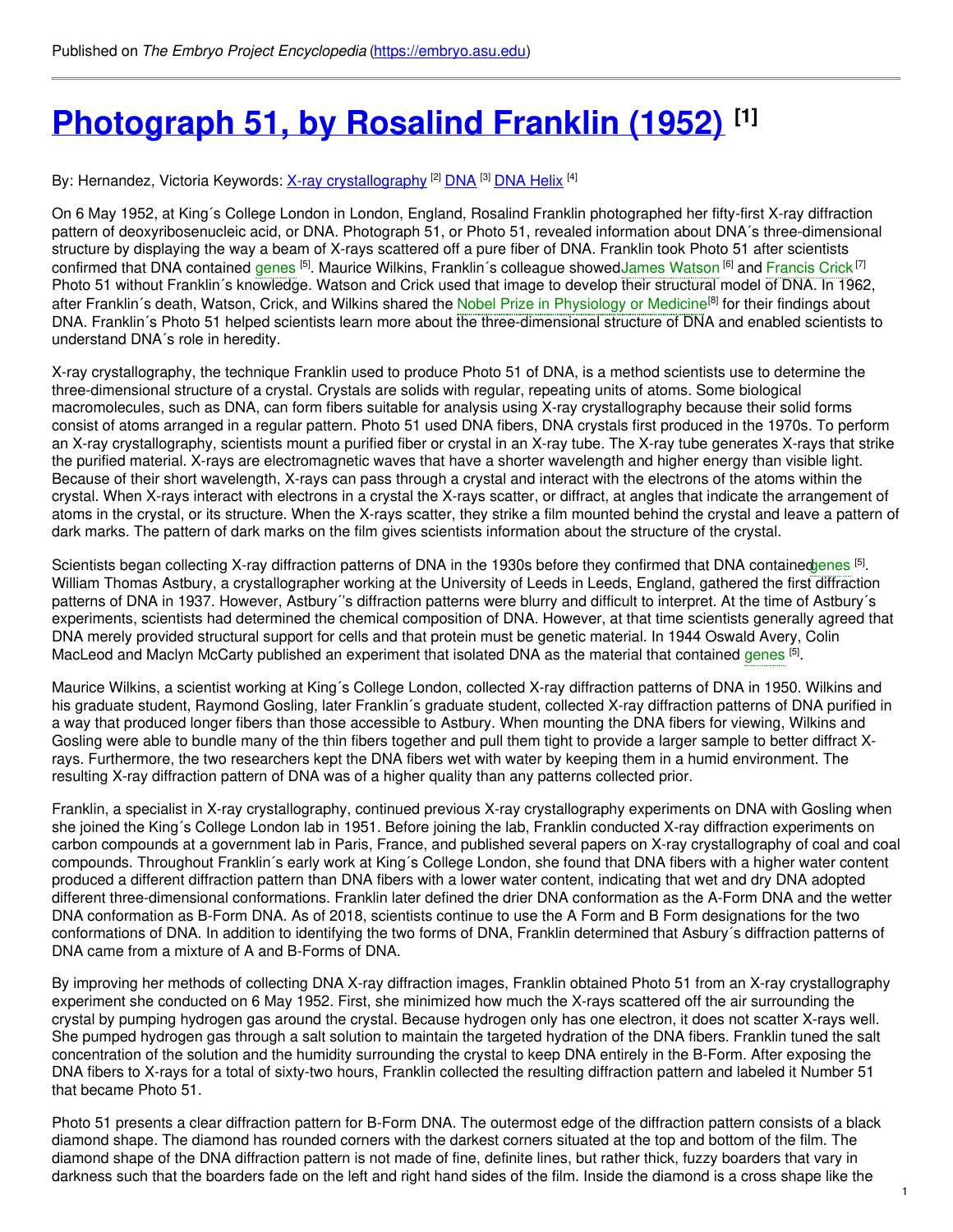letter "X." The X shape is not made of continuous lines. Instead, along each line of the X are four horizontal dashes, called spots that become darker moving closer to the center of the film. There is a hole at the center of the film, with dark spots lining the outside of the center hole.

Researchers could interpret an X-ray diffraction pattern of DNA with knowledge about DNA´s composition, which scientists had at the time Franklin collected photo 51. Years prior to Franklin´s work, scientists determined that DNA consists of a chain of repeating units called nucleotides. Each nucleotide has three key features. Each nucleotide consists of a center sugar ring called deoxyribose. Attached to one end of the deoxyribose ring is a negatively charged phosphate group consisting of phosphorus and oxygen atoms. Attached to the other end of the deoxyribose ring is a molecule called a base consisting of either single or double rings of carbon and nitrogen. There are four types of bases in DNA.

Using the available knowledge about DNA´s composition and mathematical techniques, Franklin learned of some key features regarding the structure of B-Form DNA from Photo 51. The presence of the X shape in the diffraction pattern indicated to Franklin that DNA strands were helical. Each dash of the X shape marks the repetition of atoms, or atomic repeats, in DNA. Therefore, based on the distances between the dashes, Franklin determined the distance between nucleotides, the smallest repeating units in DNA. The angles of the X shape revealed to Franklin the radius of DNA, or half the horizontal distance from one side of the molecule to the other. From the distance between the top and bottom of the outer diamond shape, Franklin found that there are ten nucleotides between each turn of the DNA molecule. Lastly, the lighter nature of the diamond on the top and bottom of the film showed Franklin that the DNA bases face the inside of the helix whereas the phosphate groups face outside. With knowledge of the density, mass per unit volume, of her DNA samples, Franklin also concluded that DNA contained two strands. While Franklin obtained Photo 51 in May 1952, she did not complete her analysis of Photo 51 until early 1953.

Using the available knowledge about DNA´s composition and mathematical techniques, Franklin learned of some key features regarding the structure of B-Form DNA from Photo 51. The presence of the X shape in the diffraction pattern indicated to Franklin that DNA strands were helical. Each dash of the X shape marks the repetition of atoms, or atomic repeats, in DNA. Therefore, based on the distances between the dashes, Franklin determined the distance between nucleotides, the smallest repeating units in DNA. The angles of the X shape revealed to Franklin the radius of DNA, or half the horizontal distance from one side of the molecule to the other. From the distance between the top and bottom of the outer diamond shape, Franklin found that there are ten nucleotides between each turn of the DNA molecule. Lastly, the lighter nature of the diamond on the top and bottom of the film showed Franklin that the DNA bases face the inside of the helix whereas the phosphate groups face outside. With knowledge of the density, mass per unit volume, of her DNA samples, Franklin also concluded that DNA contained two strands. While Franklin obtained Photo 51 in May 1952, she did not complete her analysis of Photo 51 until early 1953.

In January 1953, Watson visited King´s College London. While visiting, Wilkins showed Watson one of Franklin´s X-ray diffraction images of DNA, which historians claim was one of the clearest image of DNA, Photo 51, without Franklin´s knowledge. From the image, Watson concluded that DNA was helical. During his meeting with Wilkins, Watson also obtained necessary dimensions of DNA derived from Photo 51 that he and Crick later used to develop their proposed structure of DNA. Later, Watson and Crick received an internal King´s College London research report written by Franklin about her DNA diffraction images. From that report, Crick determined that DNA contains two strands, with each strand running in opposite directions.

Watson and Crick, two scientists at the University of Cambridge in Cambridge, England, relied on Franklin´s Photo 51 to propose a three-dimensional structure of DNA and in April 1953, they suggested a three-dimensional structure of DNA partly based on Photo 51. The model they suggested consisted of two helical strands of repeating nucleotides wound around each other making a double helix. The double helix had ten nucleotides between each turn. The phosphate groups faced outside the double helix and the DNA bases faced horizontally inward of the helix. The two strands held together through interactions between the bases of each strand. The DNA strands ran in opposite directions. As of 2019, Watson and Crick´s proposed DNA structure has remained the verified structure with a few variations of B-Form DNA, the major form of DNA in living cells.

Later, in May 1953, Watson and Crick proposed a replication mechanism for DNA using their DNA structure. Their replication mechanism, later called semi-conservative replication, described how to copy the DNA molecule that contained the [genes](https://embryo.asu.edu/search?text=genes) <sup>[5]</sup> and to pass the [genes](https://embryo.asu.edu/search?text=genes) <sup>[5]</sup> from cell to cell and from parent to offspring. Many features of B-Form DNA present in Photo 51 are necessary for semi-conservative replication, such as the DNA bases facing horizontally inward in the double helix. In addition, some aspects of B-Form DNA as indicated in Photo 51 posed challenges for semi-conservative replication. Watson and Crick proposed that the DNA strands needed to unwind and separate in order to replicate. However, because of the helical nature of DNA, as shown in the X-ray diffraction pattern of Photo 51, some scientists argued that the DNA strands would be too difficult to unwind and separate. Some years passed before scientists accepted semi-conservative replication due to the perceived difficulty of unwinding the helical strands.

For their findings related to DNA, Watson, Crick, and Wilkins received the 1962Nobel Prize in [Physiology](https://embryo.asu.edu/search?text=Nobel%20Prize%20in%20Physiology%20or%20Medicine) or Medicine<sup>[8]</sup>. Franklin also contributed to understanding DNA structure, especially through her collection of Photo 51. She also determined many important features about DNA´s structure independently using Photo 51. The award of the Nobel Prize is never posthumously and Franklin died in 1958 before the award of the 1962 Nobel Prize. Some controversy and speculation surrounds the 1962 Nobel Prize concerning Franklin and her contributions to Watson and Crick´s DNA model. Only after the publication of Watson´s, book *The Double Helix: A Personal Account of the Discovery of the Structure of DNA*in 1968 was the roll that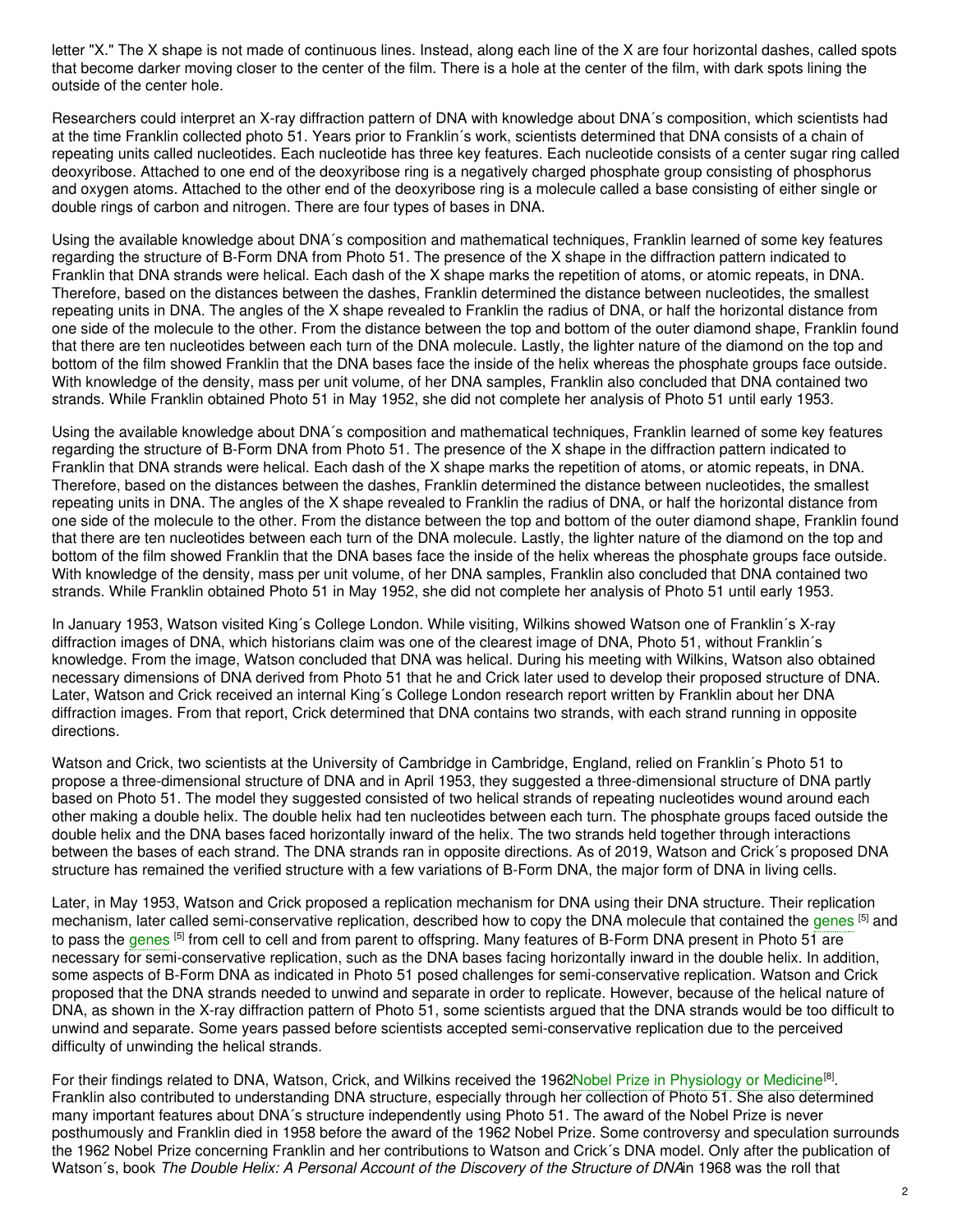Franklin played in the discovery of the structure of DNA realized.

Photo 51, a clear X-ray diffraction pattern of DNA, showed structural features of DNA necessary for scientific understanding of DNA´s three-dimensional structure. By understanding DNA structure, scientists could learn about how DNA functioned as genetic material. The DNA structure revealed in Photo 51 related the essential functions of a gene how its information is preserved and carried from cells to cell and from parent to offspring.

# **Sources**

- 1. Asbury, William Thomas, Sylvia Dickinson, and Kenneth Bailey. "The X-ray Interpretation of Denaturation and the Structure of the Seed Globulins." *Biochemical Journal* 10 (1935): 2351–60. [https://www.ncbi.nlm.nih.gov/pmc/articles/PMC1266766/](https://www.ncbi.nlm.nih.gov/pmc/articles/PMC1266766) [9]
- 2. Avery, Oswald, Theodore, Colin Munro MacLeod, and Maclyn McCarty. "Studies on the Chemical Nature of the Substance Inducing Transformation of Pneumococcal Types: Induction of Transformation by Deoxyribonucleic Acid Fraction Isolated from Pneumococcus Type III." *Journal of Experimental Medicine*79 (1944): 134–58.
- <https://www.ncbi.nlm.nih.gov/pmc/articles/PMC2135445/pdf/137.pdf> [10] (Accessed March 8, 2018). 3. Franklin, Rosalind E., "Influence of the Bonding Electrons on the Scattering of X-Rays by Carbon."*Nature* 165 (1950): 71– 2.
- 4. Franklin, Rosalind E. and Raymond G. Gosling. "Molecular Configuration in Sodium Thymonucleate."*Nature* 171 (1953): 740–1.
- 5. Hamilton, Leonard D.,"DNA: Models and Reality." *Nature*, 18 (1968): 633–7
- 6. Judson, Horace Freeland. *The Eighth Day of Creation.*New York: Cold Spring Harbor:Cold Spring Harbor [Laboratory](https://embryo.asu.edu/search?text=Cold%20Spring%20Harbor%20Laboratory) [11] Press, 1996.
- 7. Klug, Aaron. "Rosalind Franklin and the Discovery of the Structure of DNA."*Nature* 219 (1968): 808–10 and 843–4.
- 8. Klug, Aaron. "Rosalind Franklin and the Double Helix."*Nature* 248 (1974): 787–8.
- 9. Lucas, Amand A. "A-DNA and B-DNA: Comparing Their Historical X-ray Fiber Diffraction Images."*Journal of Chemical Education* 85 (2008): 737.
- 10. Lucas, Amand. A. Phillippe Lambin, Richard Mairesse, and Michel Mathot. "Revealing the Backbone Structure of B-DNA from Laser Optical Simulations of Its X-ray Diffraction Diagram." *Journal of Chemical Education 76* (1999): 378.
- 11. Maddox, Brenda. *Rosalind Franklin: The Dark Lady of DNA.*London: HarperCollins Publishers, 2002.
- 12. Maddox, Brenda. "The Double Helix and the ´Wronged Heroine´."*Nature* 421 (2003): 407–8.
- 13. Marsh, Richard E. "Biographical Memoir of Robert Brainard Corey."National [Academy](https://embryo.asu.edu/search?text=National%20Academy%20of%20Sciences) of Sciences <sup>[12]</sup>, 72 (1997) 51–69. <https://www.nap.edu/read/5859/chapter/5><sup>[13]</sup> (Accessed January 21, 2019).
- 14. Sayre, Anne. *Rosalind Franklin and DNA.* New York: W. W. Norton & Company, 1975.
- 15. Watson, James D. *The Double Helix: A Personal Account of the Discovery of the Structure of DNA.*New York: Athenaeum Press, 1968.
- 16. Watson, James D., and Francis H.C. Crick. "Molecular Structure of Nucleic Acids." Nature 171 (1953): 737–8. <https://www.genome.gov/edkit/pdfs/1953.pdf> <sup>[14]</sup> (Accessed January 21, 2019).
- 17. Watson, James D., and Francis H.C. Crick. "Genetical Implications of the Structure of Deoxyribonucleic Acid."*Nature* 171 (1953): 964–7. <https://profiles.nlm.nih.gov/ps/access/SCBBYX.pdf> <sup>[15]</sup> (Accessed January 21, 2019).

On 6 May 1952, at King's College London in London, England, Rosalind Franklin photographed her fifty-first X-ray diffraction pattern of deoxyribosenucleic acid, or DNA. Photograph 51, or Photo 51, revealed information about DNA's three-dimensional structure by displaying the way a beam of X-rays scattered off a pure fiber of DNA. Franklin took Photo 51 after scientists confirmed that DNA contained genes. Maurice Wilkins, Franklin's colleague showed James and Francis Crick Photo 51 without Franklin's knowledge. Watson and Crick used that image to develop their structural model of DNA. In 1962, after Franklin's death, Watson, Crick, and Wilkins shared the Nobel Prize in Physiology or Medicine for their findings about DNA. Franklin's Photo 51 helped scientists learn more about the three-dimensional structure of DNA and enabled scientists to understand DNA's role in heredity.

# **Subject**

[DNA](https://embryo.asu.edu/library-congress-subject-headings/dna) <sup>[16]</sup> DNA [helicases](https://embryo.asu.edu/library-congress-subject-headings/dna-helicases) <sup>[17]</sup> TNA [\(Nucleic](https://embryo.asu.edu/library-congress-subject-headings/tna-nucleic-acid) acid <sup>[18]</sup> [Desoxyribonucleic](https://embryo.asu.edu/library-congress-subject-headings/desoxyribonucleic-acid) acid <sup>[19]</sup> X Ray [Crystallography](https://embryo.asu.edu/library-congress-subject-headings/x-ray-crystallography-0) <sup>[20]</sup> [Thymonucleic](https://embryo.asu.edu/library-congress-subject-headings/thymonucleic-acid) acid <sup>[21]</sup> [Crystallography,](https://embryo.asu.edu/medical-subject-headings/crystallography-x-ray) X-Ray <sup>[22]</sup> [DNA](https://embryo.asu.edu/medical-subject-headings/dna) <sup>[23]</sup> [Molecular](https://embryo.asu.edu/medical-subject-headings/molecular-structure) Structure <sup>[24]</sup> DNA, [B-Form](https://embryo.asu.edu/medical-subject-headings/dna-b-form) <sup>[25]</sup> Molecular [Conformation](https://embryo.asu.edu/medical-subject-headings/molecular-conformation) <sup>[26]</sup> DNA, [A-Form](https://embryo.asu.edu/medical-subject-headings/dna-form) <sup>[27]</sup>

# **Topic**

[Publications](https://embryo.asu.edu/topics/publications)<sup>[28]</sup>

# **Publisher**

Arizona State University. School of Life Sciences. Center for Biology and Society. Embryo Project Encyclopedia.

# **Rights**